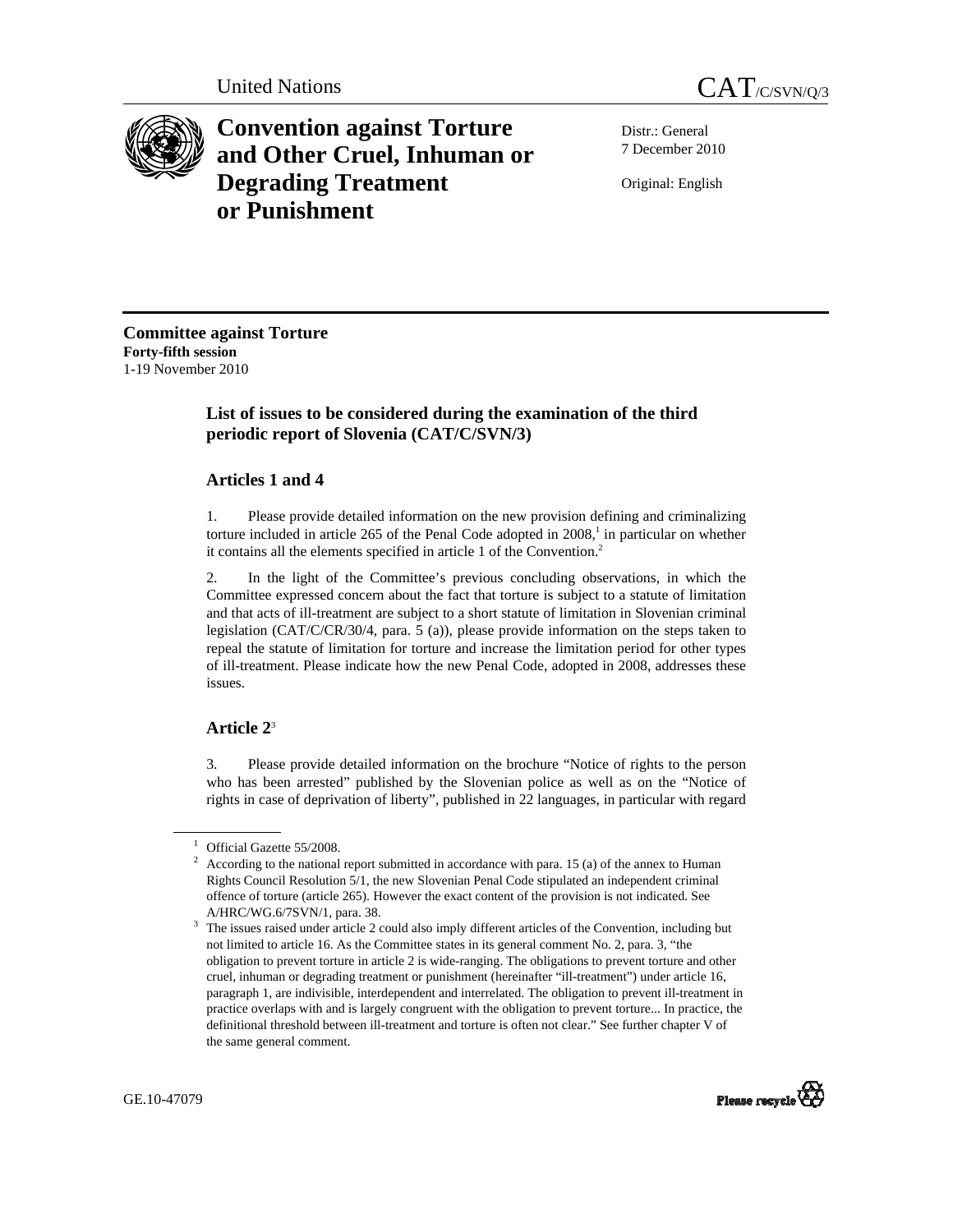to whether they have been amended according to the observations of the Slovenian Human Rights Ombudsman in his regular annual report for 2004 (see CAT/C/SVN/3, para. 9).

4. Following the concern expressed by the Committee in its previous concluding observations at the absence of adequate guarantees of the right of persons deprived of liberty to have access to an independent doctor from the outset of their custody (CAT/C/CR/30/4, para. 5 (e)), the State party introduced on 26 October 2005 a formal provision guaranteeing detainees access to a doctor. However, according to the report of the European Committee for the Prevention of Torture and Inhuman and Degrading Treatment or Punishment (CPT) on its 2006 visit to Slovenia, detainees are not properly informed of such right.<sup>4</sup> Please provide information on the measures adopted to guarantee that persons deprived of their liberty are informed of their rights, including access to a doctor, access to a lawyer and the right to contact a member of their family.

5. Please indicate if mechanisms have been devised to collect, process and save data on the ethnicity of victims, excessive use of force and unlawful conduct of police officers<sup>5</sup> and, if so, please provide the Committee with the relevant updated disaggregated statistical data.

6. In the light of the Committee's previous concluding observations (CAT/C/CR/30/4, para. 6 (e)), please indicate if and how the safeguards provided for in the Code of Criminal Procedure against torture and ill-treatment have been strengthened. Please also provide updated information, disaggregated by sex, age, and ethnicity or origins of the victims, on the number of complaints, investigations, prosecutions, convictions and sentences imposed in cases of acts of torture.

7. Please provide detailed information on the specialized department recently established within the group of state prosecutors assigned to prosecute organized crime, under the Office of the State Prosecutor General, in order to pursue independent investigation of criminal offences of which police officers are suspected (A/HRC/WG.6/7/SVN/1, para. 40). Please also provide information on any other measure undertaken to guarantee prompt, effective and impartial investigations into allegations of torture and ill-treatment perpetrated by police officers and other public officials.

8. Please provide information on the measures taken to avoid long periods of detention in the case of particularly protracted proceedings. Please also provide detailed information on the cases in which courts ordered detention even after the expiry of the admissible period within which an individual can be detained and on which legal basis this is done (CAT/C/SVN/3, paras. 23-25).

9. According to the 2008 report of the Slovenian Human Rights Ombudsman and the report of the CPT on its 2006 visit to Slovenia,<sup>6</sup> conditions of detention remain critical in some prisons. Please provide detailed information about the most recent steps taken to improve conditions of detention and particularly to address overcrowding in prisons and excessive use of force by the police, especially against members of ethnic minorities. In relation to the "intolerable" conditions of detention of persons suffering from mental disturbances or illness, please update the Committee against Torture on the discussions between the Ministries of Health and Justice on opening a forensic psychiatric hospital.

10. Notwithstanding the adoption of the Domestic Violence Prevention Act in 2008, in its concluding observations the Committee on the Elimination of Discrimination against

<sup>4</sup> CPT/Inf (2008) 7, para. 22.

<sup>&</sup>lt;sup>5</sup> According to the State party report, chap. 4 of the Police Act (Gathering Protection and Securing of Data) provides that the police is not allowed to collect, process and save data on nationality or ethnic affiliation (para. 16). 6 CPT/Inf (2008) 7, paras. 48-73.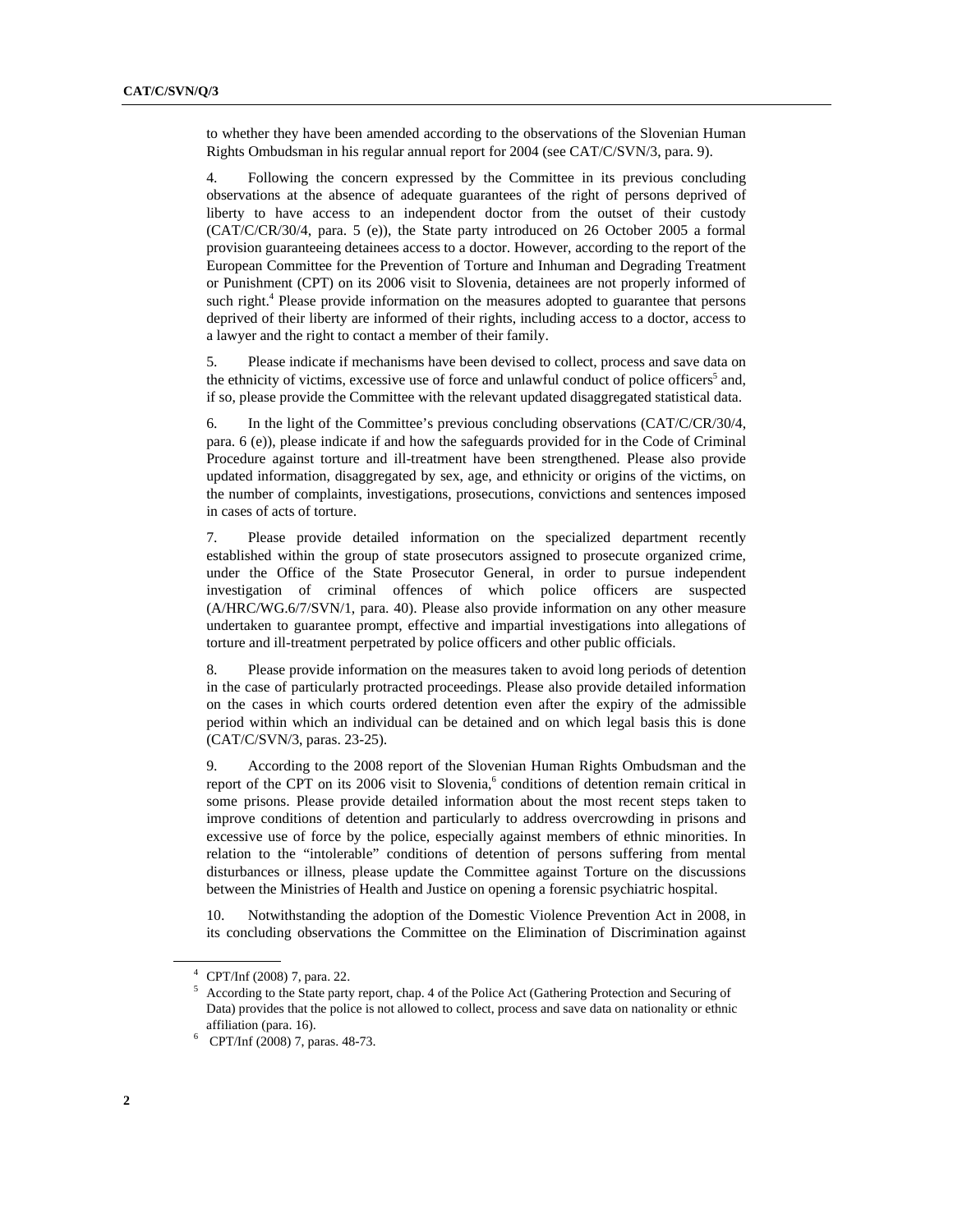Women expressed concern about the continuing prevalence of violence against women and girls and the high number of women murdered by their intimate partners (CEDAW/C/SVN/CO/4, para. 23). Please provide information on whether, as recommended by that Committee, steps have been taken to develop a comprehensive strategy or action plan to prevent and eliminate all forms of violence against women and girls and whether an effective institutional mechanism has been developed to coordinate, monitor and assess the effectiveness of the measures taken. Please also provide updated information, disaggregated by sex, age, and ethnicity or origins of the victims, on the number of complaints, investigations, prosecutions, convictions and sentences imposed in cases of violence against women.

11. Please provide detailed information on the measures undertaken to prevent and combat human trafficking as well as to ensure that victims of human trafficking have access to effective remedies and reparation and are provided with adequate recovery and social integration services and programmes. Please also provide updated information, disaggregated by sex, age, and ethnicity or origins of the victims, on the number of complaints, investigations, prosecutions, convictions and sentences imposed in cases of human trafficking.

### **Article 3**

12. Please provide detailed information on the amended Aliens Act (Ur. 1. RS, No. 79/2006), and especially on the newly introduced movement restrictions and stricter police supervision at the Aliens Centre (CAT/C/SVN/3, para. 38).

13. Please provide updated information, disaggregated by sex, age, and ethnicity or origin, on the number of ordered expulsions or residence prohibitions for aliens, returns and extraditions and countries of destination.<sup>7</sup>

14. In the report on its visit to Slovenia in 2006, the CPT indicated that, notwithstanding the general improvement of the living conditions for foreign nationals in Aliens Centres, refurbishment and the revision of the current practice concerning clothing were needed in some centres.<sup>8</sup> Please provide information on the practical measures that have been taken to address these issues.

15. According to the information before the Committee, the Government of Slovenia has proposed a new law on international protection that does not fully comply with international standards and that, in particular, does not contain a non-refoulement clause. Please provide detailed information on the measures that have been taken to bring the law into line with international standards, including with regard to the State party obligations under the Convention, especially to establish the principle of non-refoulement whenever there are substantial grounds for believing that a person would be in danger of being subject to torture. Please also provide information on any other steps taken to ensure that the State party fulfils its obligations under article 3 of the Convention, in particular to consider all elements of an individual case, and that it provides, in practice, all procedural guarantees to the person expelled, returned or extradited.

 $7$  According to the State party report, administrative norms provide that the Police do not keep statistical data on ordered expulsions or residence prohibitions for aliens. See CAT/C/SVN/3, para. 39. 8 CPT/Inf (2008) 7, paras. 32 and 35.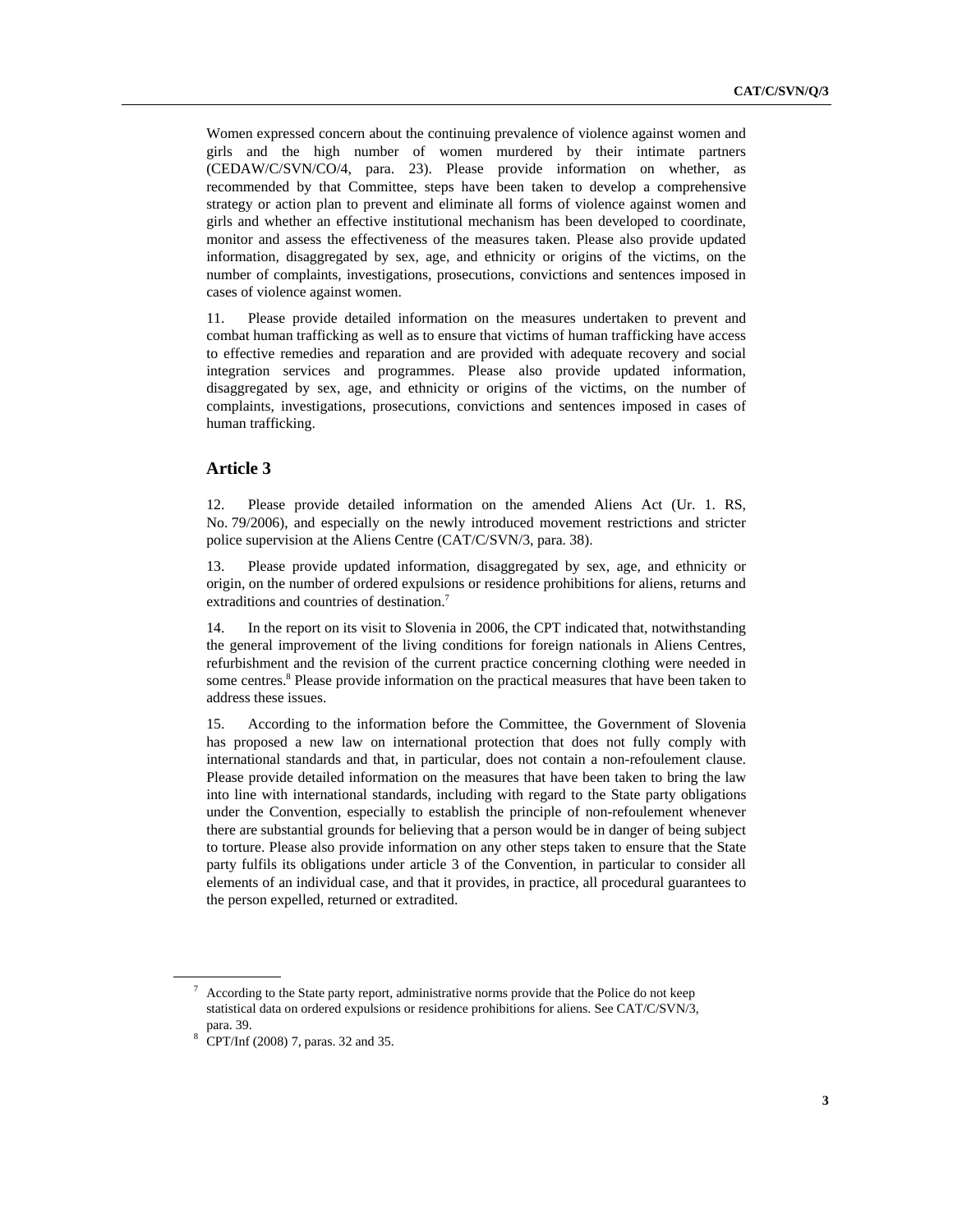16. Please indicate if the State party relies on "diplomatic assurances" to return a person to a third country. If so, please provide information on such cases, including what postreturn monitoring mechanisms are put in place.

17. According to information before the Committee, despite the fact that the Government of Slovenia committed to take part in the Asylum Systems Quality Assurance and Evaluation Mechanism Project promoting adherence to the established common international standards in the European Union and supporting the full application of the 1951 Geneva Convention within the framework of asylum-related European Union legislation, it is not engaging in the second phase of the Further Developing Quality project. Please provide information on the reasons why the State party has failed to continue to actively participate in the Further Developing Quality project.

18. Please provide detailed information on which legislative and other measures have been taken to address the situation of the group of permanent residents in Slovenia known as "the erased".

### **Articles 5 and 7**

19. Please update the Committee on whether the State party has rejected, for any reason, any request for extradition by another State for an individual suspected of having committed an offence of torture, and has started prosecution proceedings as a result. If so, please provide information on the status and outcome of such proceedings.

#### **Article 10**

20. Please provide detailed information on the documents regulating police work relevant in combating cruel, inhuman and degrading treatment that were mentioned in the State party report but that have not been submitted due to their internal nature (CAT/C/SVN/3, para. 55).

21. The Slovenian Human Rights Ombudsman reports that the Slovenian Code of Police Ethics was renewed in 2008 and brought into line with the European Code of Police Ethics and that the provisions of the Code are included in the programmes of education, basic training and advanced training in the police. Please provide detailed information about the new legislation and about any measures taken to develop training and education of the police and other staff, especially those working in direct contact with foreign nationals.<sup>9</sup>

### **Article 11**

22. During its visit to Slovenia in 2006, the CPT was informed that a handbook on police interrogations had been prepared and made available to police staff through the Ministry of the Interior intranet site. However, hardly any police officers interviewed by the delegation were aware of the new guidelines.<sup>10</sup> Please provide information on whether, as recommended by the CPT, the handbook on police interrogations has been integrated into ongoing training programmes. Please provide also information on the measures that have

<sup>9</sup> The development of training for staff working in direct contact with foreign nationals was particularly emphasized by the CPT in its 2008 report. See CPT/Inf (2008) 7, para. 39. CPT/Inf (2008) 7, para. 12.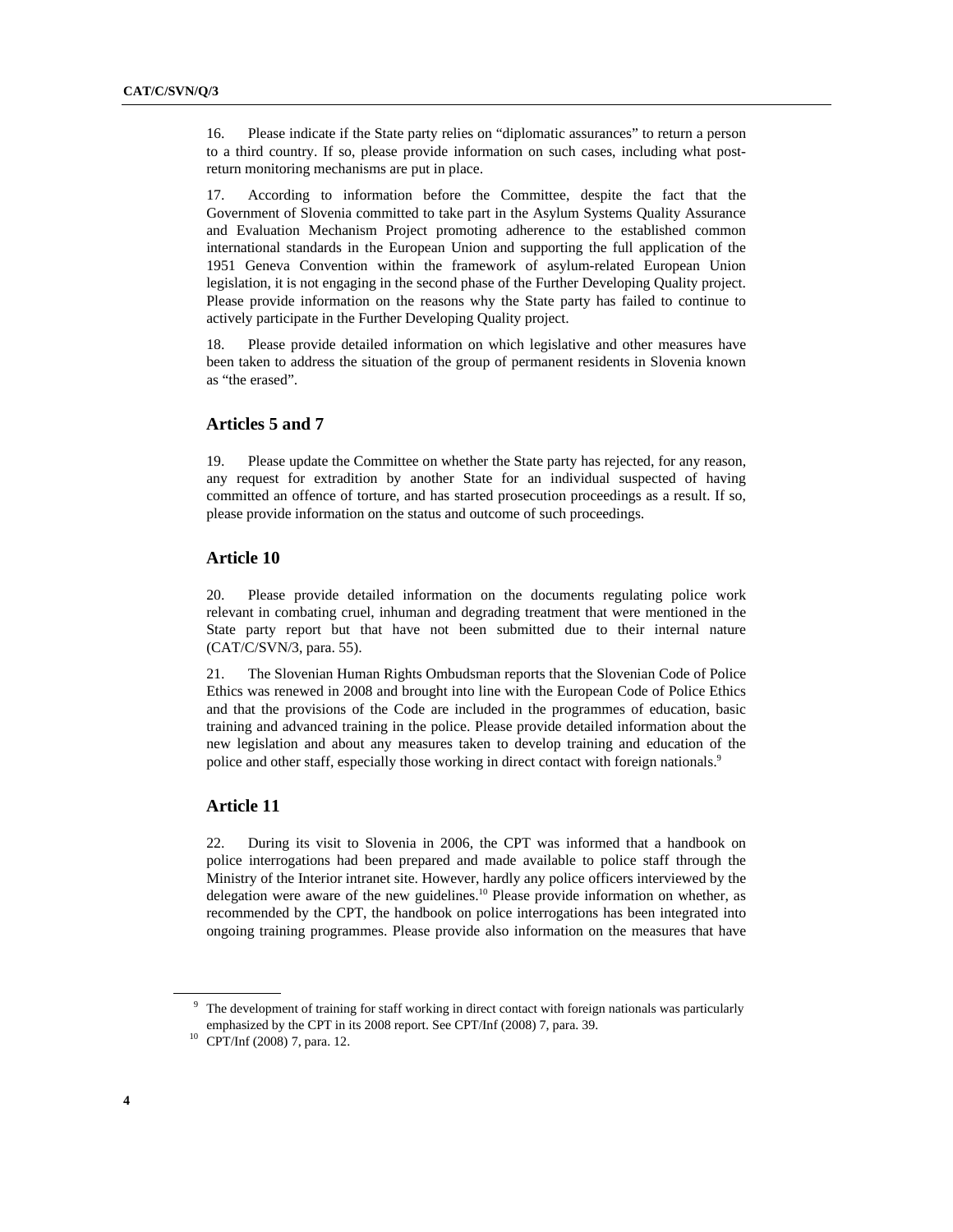been taken to ensure that electronic equipment for recording police interviews is used on a regular basis, as the CPT recommended.<sup>11</sup>

23. Please provide information on the practical application of the provisions of the Slovenian Criminal Procedure Act, amended in 2003, which allow the police to interrogate the suspect and prepare the record, which can be used as evidence in the main hearing (CAT/C/SVN/3, para. 64).

24. Please provide updated detailed information on the construction, adaptation and furnishing of detention facilities and psychiatric hospitals for the period 2006-2010.

25. Please provide updated information, including statistics disaggregated by sex, age and ethnicity, on the number of pretrial detainees and convicted prisoners, the occupancy rate of all places of detention and on crime reports filed against police officers for the period 2006-2010. Please also provide information on the number of persons deprived of their liberty in psychiatric hospitals.

26. Please provide updated statistical data regarding reported deaths in detention facilities and psychiatric hospitals, disaggregated by the location of detention, the sex, age and ethnicity of the deceased and cause of death, for the period 2006-2010. Please make available detailed information on the results of the investigations in respect of those deaths and measures implemented to prevent suicides and other sudden deaths that occur in detention centres.

27. Considering the declaration of unconstitutionality by the Slovenian Constitutional Court of articles 70-81 of the Non-litigious Civil Procedure Act (ibid., para. 89), please provide updated information on the current legislation regulating confinement in psychiatric hospitals.

28. Please provide detailed information on the proposed legislation on mental health mentioned in the State party's report (ibid., paras. 101-111), if it has been adopted and, if so, provide detailed information on the procedure for the confinement of mental patients in psychiatric hospitals and social welfare institutions.

29. The State party's report mentions the new Rules on Police Powers to better protect human rights and freedoms, a catalogue of standards for police procedures and several manuals relating to the use of instruments of restraint to improve the professional work of police officers (ibid., para. 129). Please provide detailed information on the content of such standards.

### **Articles 12 and 13**

30. According to the State party's report, mechanisms have been set up to prevent and identify potential maltreatment of detainees (ibid., para. 113). Please provide detailed information on such mechanisms and on any other measures taken to improve the generally insufficient and protracted disciplinary procedures against police officers.

31. Please provide detailed information on cases where disciplinary procedures were initiated against police officers and the kind of disciplinary sanctions applied (ibid., paras. 35-36).

32. Please provide detailed information on the measures taken to deal with court backlogs and, more specifically, on the content of the recently adopted "Hercules" and

<sup>11</sup> Ibid., para. 24.